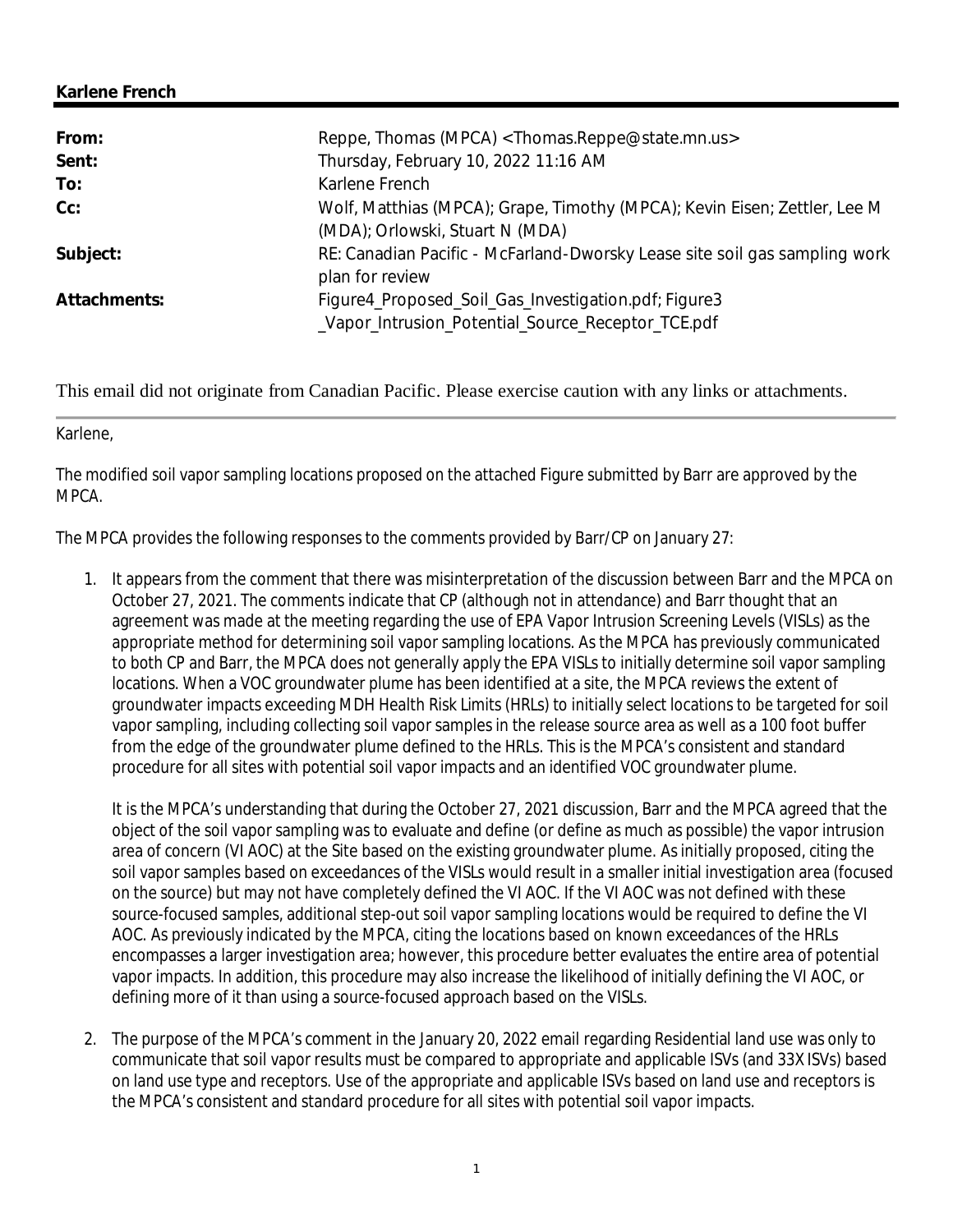MPCA staff does not dispute that it appears unlikely that the VI AOC at the Site will extend into areas of Residential land use. However, because soil vapor samples have not been analyzed from the Site, the VI AOC is currently unknown and undefined based on actual analytical vapor data, and therefore, land uses and potential receptors of any vapor impacts are also currently unknown. The Site property and immediately adjacent property may not have residential use/occupancy; however, there are residential properties in the vicinity of the Site property. If vapor levels at the Site property exceed Residential 33X ISVs, the extent of those impacts need to be evaluated in the direction of residential receptors to ensure that vapor contamination is not migrating off the property and impacting residential properties above applicable screening values.

If you would like to further discuss the MPCA's comments or the soil vapor sampling activities at the Site, please let me know and we can coordinate a time for a conference call.

Thank you, Tom

**Thomas Reppe, P.G.** Environmental Specialist/Project Manager Minnesota Pollution Control Agency (MPCA) Remediation Division 520 Lafayette Road N. | St. Paul, MN | 55155 Office: 651.757.2643 thomas.reppe@state.mn.us | www.pca.state.mn.us



*Our mission is to protect and improve the environment and human health.*

NOTICE: This email (including attachments) is covered by the Electronic Communications Privacy Act, 18 U.S.C. 2510-2521. This email may be confidential and may be legally privileged. If you are not the intended recipient, you are hereby notified that any retention, dissemination, distribution, or copying of this communication is strictly prohibited. Please reply back to the sender that you have received this message in error, then delete it. Thank you.

**From:** Kevin Eisen <KEisen@barr.com> **Sent:** Thursday, January 27, 2022 10:06 To: Reppe, Thomas (MPCA) <Thomas.Reppe@state.mn.us>; Wolf, Matthias (MPCA) <matthias.wolf@state.mn.us> **Cc:** Zettler, Lee M (MDA) <lee.zettler@state.mn.us>; Orlowski, Stuart N (MDA) <stuart.n.orlowski@state.mn.us>; 'Karlene French' <Karlene\_French@cpr.ca>; Kevin Eisen <KEisen@barr.com>; Grape, Timothy (MPCA) <timothy.grape@state.mn.us> **Subject:** RE: Canadian Pacific - McFarland-Dworsky Lease site soil gas sampling work plan for review

Tom and Matthias,

Thank you for your review and approval of the above-referenced work plan with comments. In an effort to move forward with the work this year, Canadian Pacific has agreed to modify the proposed sampling locations using a comparison of groundwater results to Health Risk Limits, as indicated in the revised figures attached to this email. However, Canadian Pacific wishes the following to go on public record in response to your email below:

1. Barr Engineering met with MPCA on CP's behalf on October 27, 2021. That meeting included a detailed conversation about the appropriateness of EPA's Vapor Intrusion Screening Levels (VISLs) for defining a potential vapor source area in groundwater. VISLs are based on a chemical's potential for vapor formation and inhalation, rather than Health Risk Limits for drinking water, which are based on ingestion health risks. At that meeting, the MPCA's vapor intrusion expert, Timothy Grape, agreed that VISLs are the more appropriate comparison criteria. Barr left the meeting with the understanding that the use of VISLs, rather than HRLs, would be an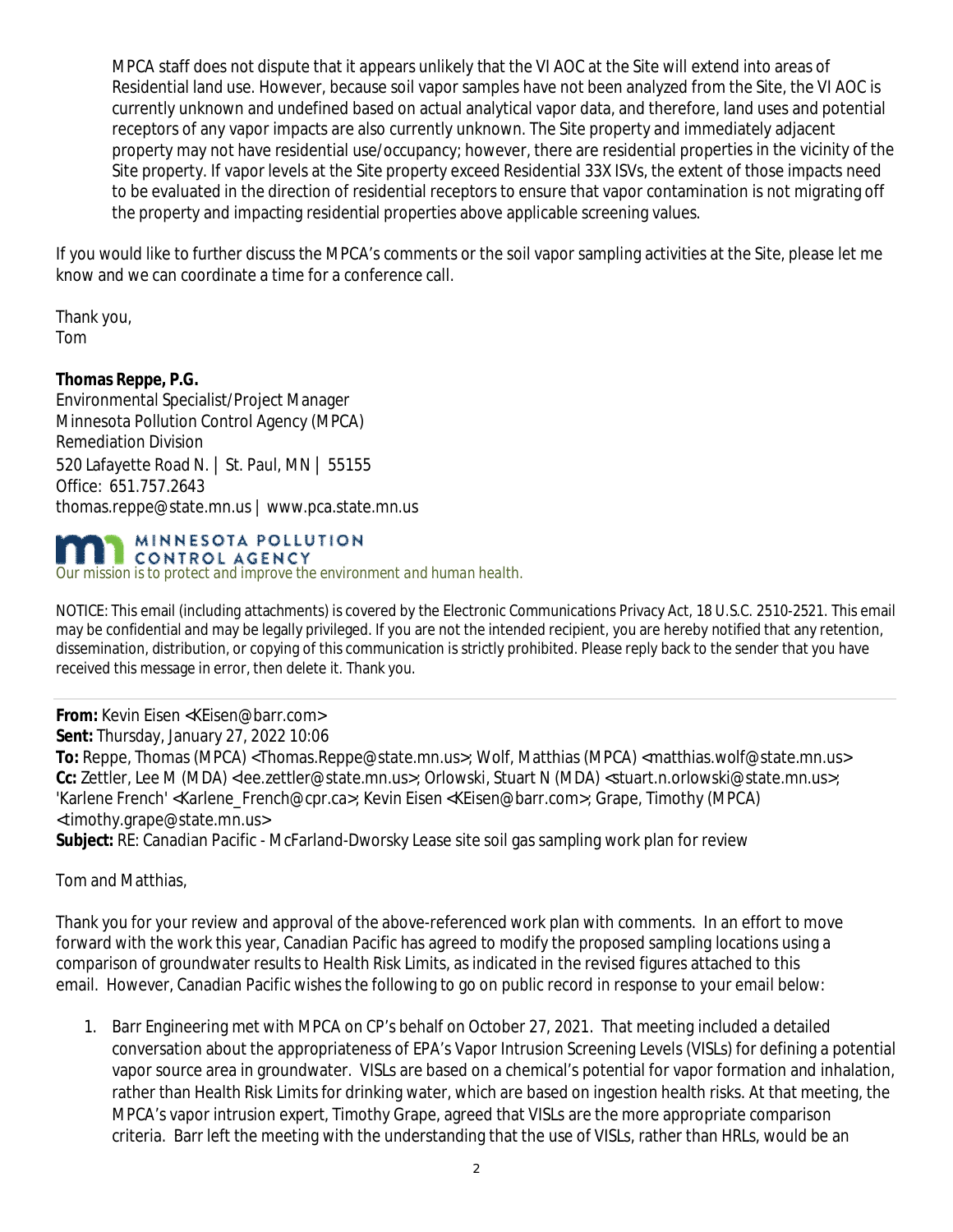acceptable technical approach for defining the area with potential for vapor formation at this site. The text of your Jan. 20, 2022 email mischaracterizes what CP and Barr thought was an agreement made at the meeting in referring to it as an "opinion."

2. The comments in your Jan. 20, 2022 email suggest that screening criteria for residential land use may be theoretically applicable for soil vapor samples obtained from the site. It should be noted that residential properties are located more than one-half mile from the site in any direction. Based on the limited size of historical operations at the lease site, the delineation and successful demonstration of groundwater plume stability, and the very limited-size area of historical groundwater at concentrations above HRLs (~300-feet by 650-feet), it is very unlikely that the buffer will extend into areas of residential land use. Canadian Pacific would like the public to have accurate information regarding the nature of the site.

We have scheduled this field work to occur in a few weeks. Please let me know if you have any additional comments or questions.

Thank you, Kevin

Kevin Eisen, PE

 Senior Geological Engineer Minneapolis, MN office: 952.832.2937 cell: 612.360.4000 keisen@barr.com www.barr.com

**BARR** 

resourceful. naturally.

If you no longer wish to receive marketing e-mails from Barr, respond to communications@barr.com and we will be happy to honor your request.

**From:** Reppe, Thomas (MPCA) <Thomas.Reppe@state.mn.us> **Sent:** Thursday, January 20, 2022 4:01 PM **To:** 'Karlene French' <Karlene\_French@cpr.ca> Cc: Wolf, Matthias (MPCA) <matthias.wolf@state.mn.us>; Zettler, Lee M (MDA) <lee.zettler@state.mn.us>; Kevin Eisen <KEisen@barr.com>

**Subject:** RE: Canadian Pacific - McFarland-Dworsky Lease site soil gas sampling work plan for review

CAUTION: This email originated from outside your organization. Exercise caution when opening attachments or clicking links, especially from unknown senders.

## Karlene,

Minnesota Pollution Control Agency (MPCA) staff have completed a review of the *Work Plan for CP Shoreham Yard McFarland-Dworsky Lease Site Soil Gas Investigation*, dated November 30, 2021 (Work Plan), prepared by Barr Engineering (Barr) on behalf of Canadian Pacific (CP). Based on the review, MPCA staff approve of the Work Plan and the proposed activities contingent on the incorporation of the following comments: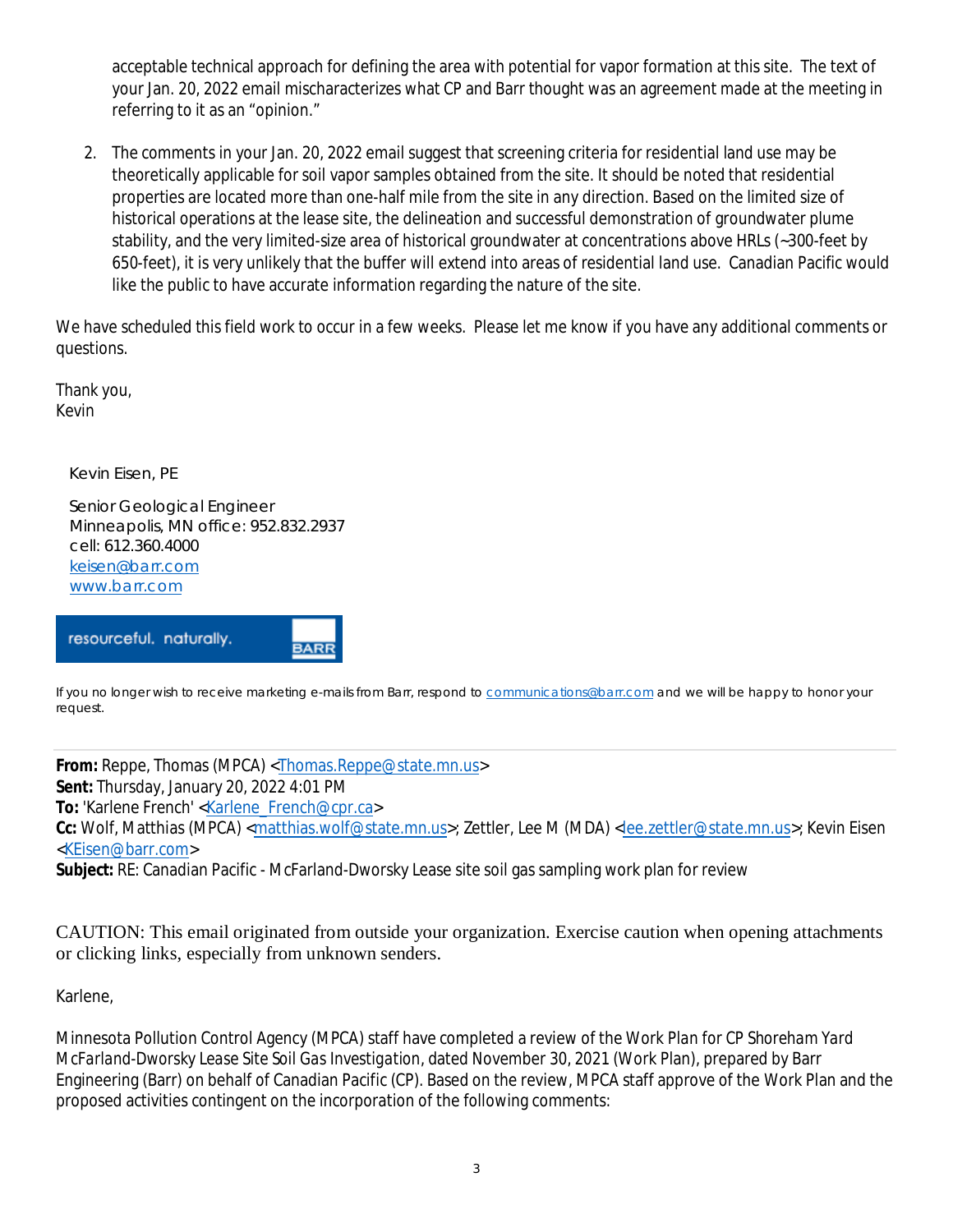- 1. The Work Plan states that it was: "…prepared on behalf of Canadian Pacific, in response to an October 6, 2021 conference call… as well as a subsequent scope clarification discussion held on October 26, 2021." The referenced conference call between CP and the MPCA occurred on October 5, 2021, and the discussion between Barr and the MPCA to clarify the scope occurred on October 27, 2021.
- 2. **Groundwater Data Evaluation:** The Work Plan states that: "As discussed during the October 26, 2021 conference call, EPA's Vapor Intrusion Screening Levels (VISLs) are a more appropriate screening criteria than Health Risk Limits (HRLs) for assessing vapor intrusion risk, as VISLs are based on health risk associated with inhalation, whereas HRLs are based on health risks associated with ingestion. Correspondingly, the historical groundwater data were evaluated by comparing them to target groundwater concentrations based on EPA's VISLs…"

The opinion that EPA's VISLs are a more appropriate screening method than MDH HRLs for assessing vapor intrusion risk is noted. As previously communicated by the MPCA to CP via email correspondence on October 25, 2021, and as discussed between the MPCA and Barr on October 27, 2021, the MPCA does not generally apply the EPA's VISLs to determine locations to be targeted for soil vapor sampling, as is proposed in the Work Plan.

In accordance with the MPCA's *Vapor Investigation and Mitigation Decision Best Management Practices* (BMPs) (available at c-rem3-06e), vapor investigation activities are determined by evaluating soil vapor (soil gas and/or sub-slab) data collected at a site relative to MPCA's Intrusion Screening Values (ISVs) to define the vapor intrusion area of concern (VI AOC). If a known or potential source of vapor-forming contaminants is present at a site, including a shallow groundwater plume, the MPCA utilizes the MDH Health Risk Limits (HRLs) to determine locations to be targeted for soil vapor sampling. Specifically, the BMPs prescribe that soil vapor samples shall be collected within a 100-foot buffer zone from known or suspected vapor sources, including VOC-impacted groundwater.

All of the groundwater samples collected at the site and summarized in *Table 1, Shallow Groundwater Analytical Data*, with the exception of SB0083, either exceed or have a reporting limit that exceeds the MDH HRL (0.4 ug/L) for TCE. TCE was detected above the reporting limit and above the MDH HRL at the following locations: GP-1 through GP-5, GP-7, GP-9, MW01-04-T, MW201, MW202, CPR-SB0085, and CPR-SB0086. The groundwater results indicate a larger groundwater plume of TCE that exceeds the MDH HRL than displayed in Figures 3 through 5 of the Work Plan. Therefore, the 100-foot buffer should also be extended outward surrounding the identified groundwater plume, defining a larger area of potential vapor impacts and VI AOC. Based on this information, the locations of the proposed soil vapor samples are within the identified source area, and moving the locations outward may better evaluate the entire area of potential vapor impacts defined by the 100-foot buffer surrounding the identified groundwater plume.

- 3. **Schedule:** The Work Plan states that: "The two rounds will achieve the MPCA's required two-season sampling schedule (i.e., with one heating season sample and one non-heating season sample)." As stated in the MPCA's BMPs, two seasonal sampling events, conducted within 100 feet of known or potential vapor sources, are the minimum number of sampling events required to document that there is not a VI AOC at the site.
- 4. **Reporting:** The Work Plan states that: "Following receipt and data quality review of the analytical results from both sampling events, a summary letter report will be prepared for regulatory review and approval… Assuming no exceedances of the MPCA 33x ISVs for Industrial/Commercial land use, it is anticipated that CP will re-request the previously-submitted request for a No Further Action Letter with the existing Affidavit."

As indicated above in Comment 2, the locations of the proposed soil vapor samples are within the source area (i.e. the shallow groundwater plume that exceeds MDH HRLs) and are not located within the 100-foot buffer of the identified groundwater plume. If a result(s) from any of the sampling locations/events exceed the MPCA's 33x ISVs for Commercial/Industrial land use, then additional soil vapor samples must be collected beyond the currently proposed locations to delineate the full extent of soil vapor impacts and the VI AOC based on nearby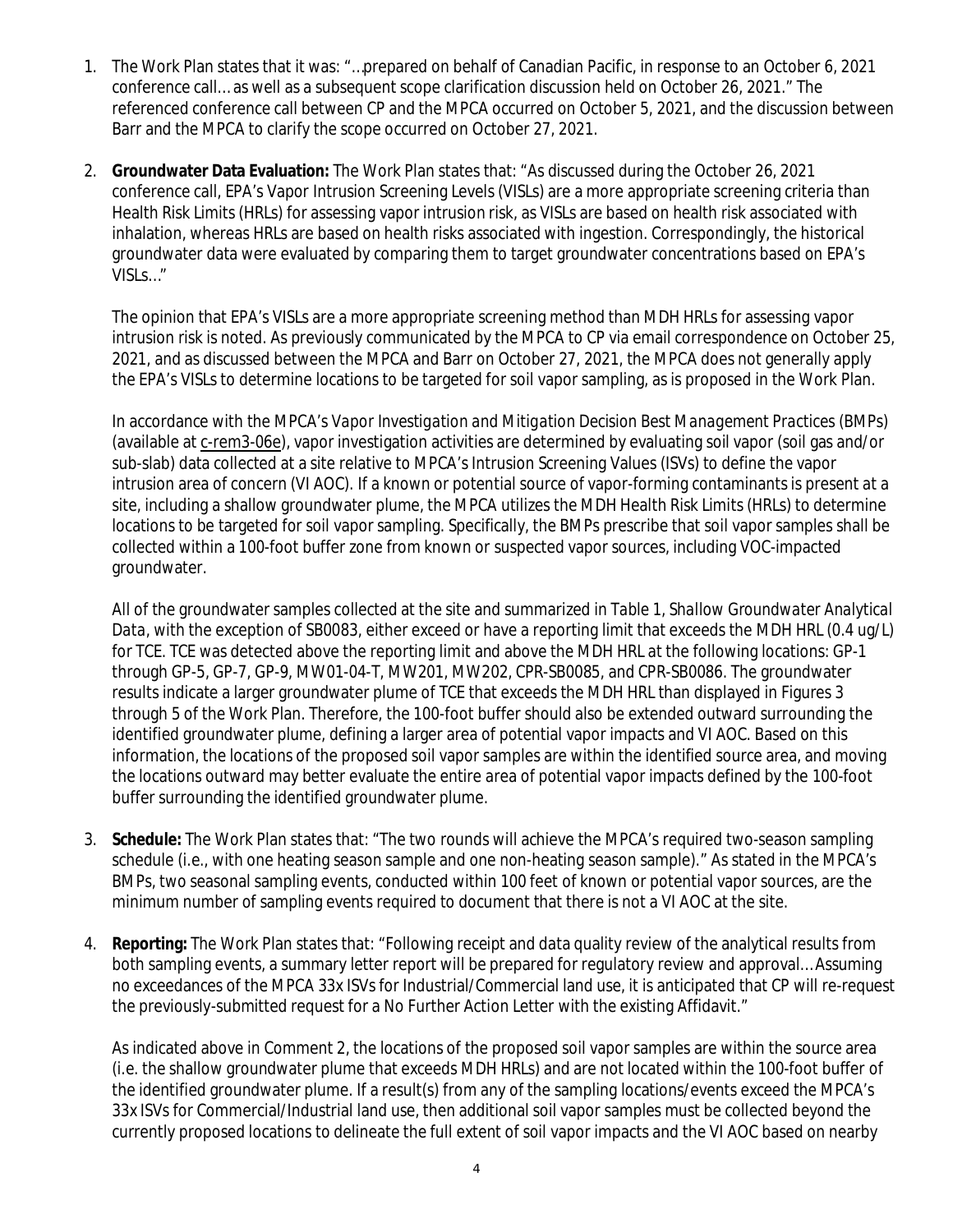receptors and their proximity to the site. If Residential land use is applicable to any identified receptor(s), then the MPCA's ISVs (and 33x ISVs) for Residential land use will be valid for evaluating and defining the VI AOC.

Please contact Matthias Wolf or myself if you have any questions regarding the MPCA's review and approval of the Work Plan.

Thank you, Tom

**Thomas Reppe, P.G.** Environmental Specialist/Project Manager Minnesota Pollution Control Agency (MPCA) Remediation Division 520 Lafayette Road N. | St. Paul, MN | 55155 Office: 651.757.2643 thomas.reppe@state.mn.us | www.pca.state.mn.us

MINNESOTA POLLUTION **ECONTROL AGENCY** *Our mission is to protect and improve the environment and human health.*

NOTICE: This email (including attachments) is covered by the Electronic Communications Privacy Act, 18 U.S.C. 2510-2521. This email may be confidential and may be legally privileged. If you are not the intended recipient, you are hereby notified that any retention, dissemination, distribution, or copying of this communication is strictly prohibited. Please reply back to the sender that you have received this message in error, then delete it. Thank you.

**From:** Kevin Eisen <KEisen@barr.com> **Sent:** Tuesday, November 30, 2021 08:33 **To:** Reppe, Thomas (MPCA) <Thomas.Reppe@state.mn.us>; Zettler, Lee M (MDA) <lee.zettler@state.mn.us> **Cc:** 'Karlene French' <Karlene\_French@cpr.ca>; Kevin Eisen <KEisen@barr.com> **Subject:** Canadian Pacific - McFarland-Dworsky Lease site soil gas sampling work plan for review

**This message may be from an external email source.** Do not select links or open attachments unless verified. Report all suspicious emails to Minnesota IT Services Security Operations Center.

Tom and Lee,

Please find attached a work plan submitted on behalf of Canadian Pacific for evaluation of soil gas at the abovereferenced lease site.

Please let me know if you have any questions during your review.

Thanks, Kevin

Kevin Eisen, PE

 Senior Geological Engineer Minneapolis, MN office: 952.832.2937 cell: 612.360.4000 keisen@barr.com www.barr.com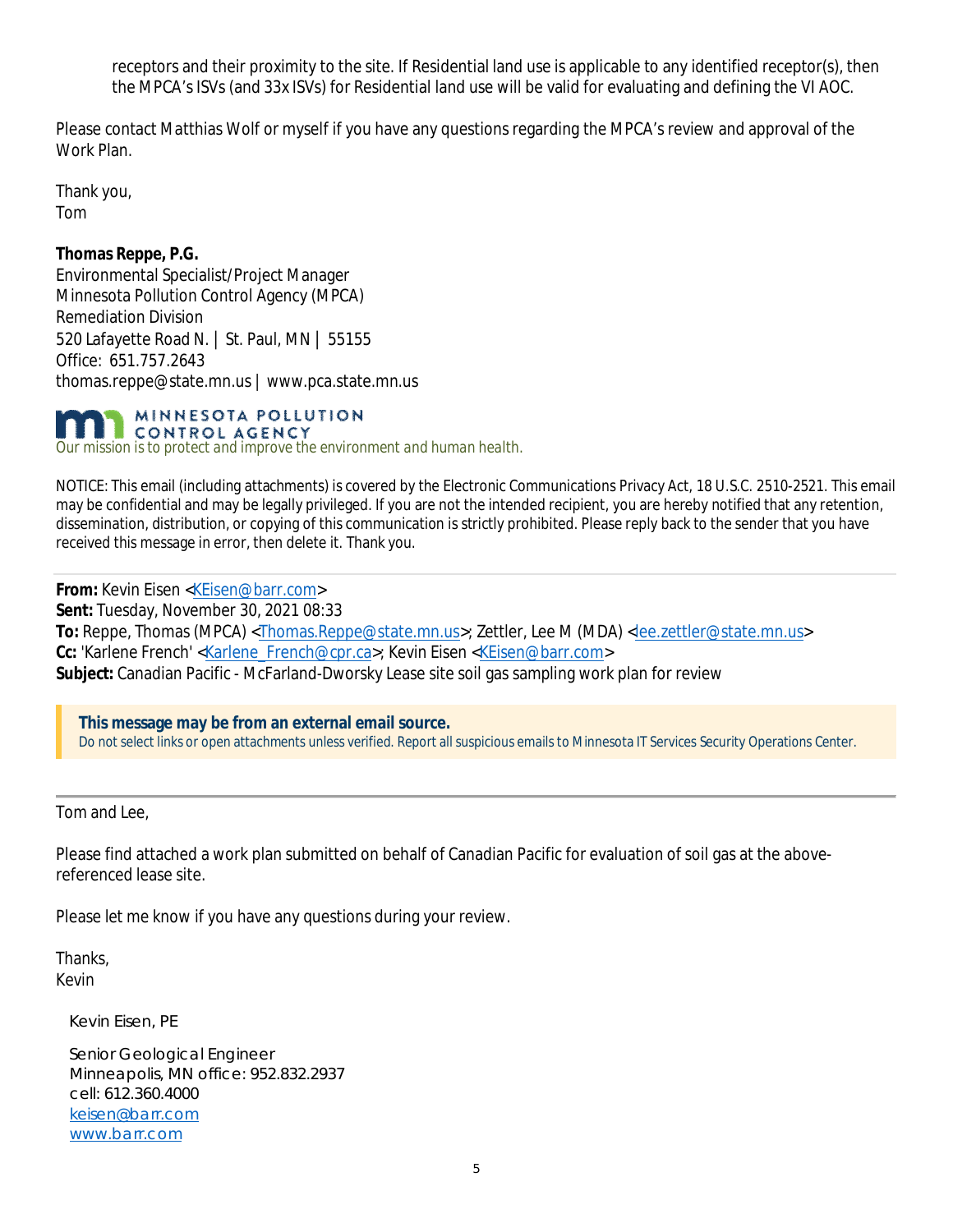

If you no longer wish to receive marketing e-mails from Barr, respond to **communications@barr.com** and we will be happy to honor your request.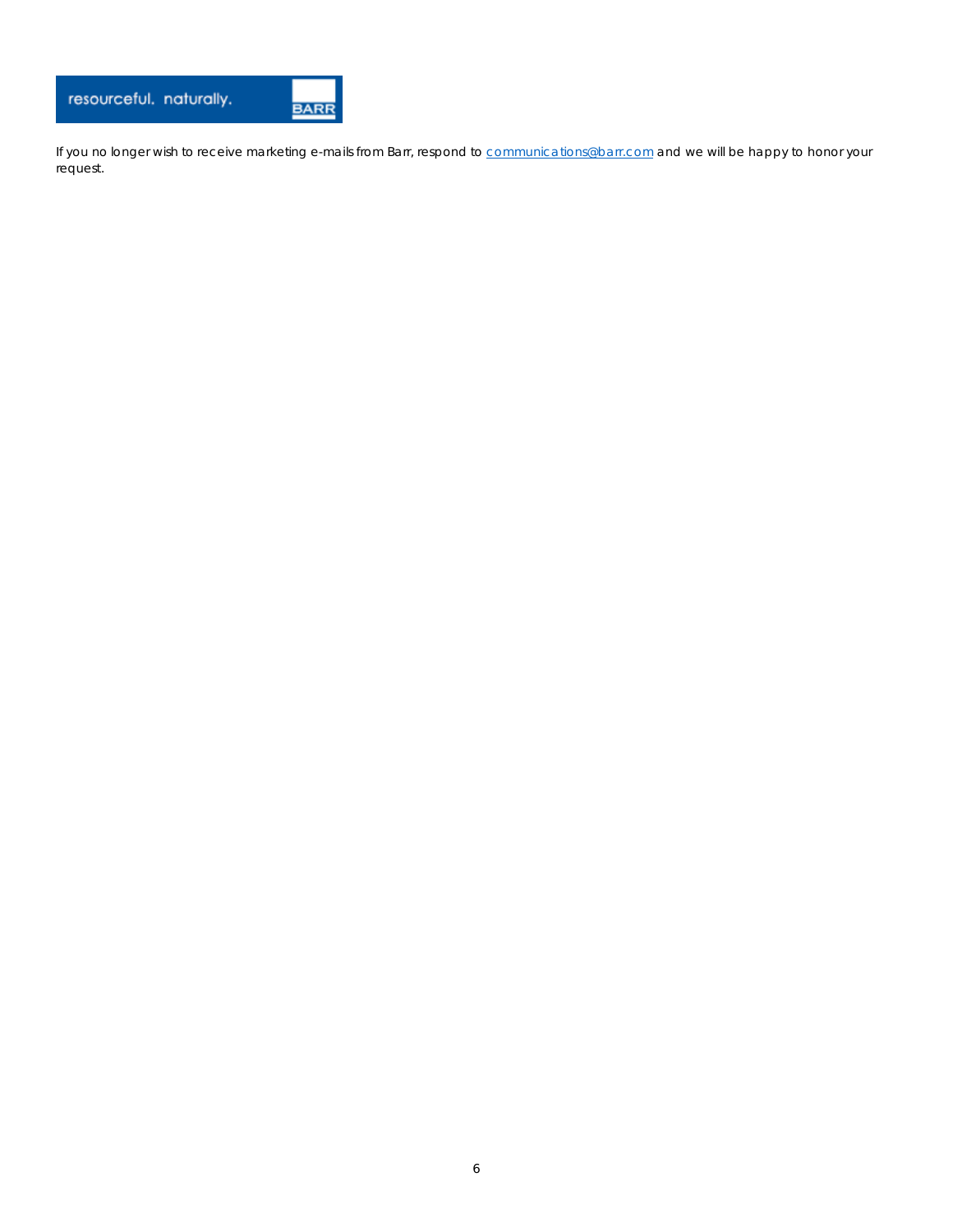## **Vapor Intrusion Potential Sources and Receptors McFarland-Dworsky 1/26/2022**